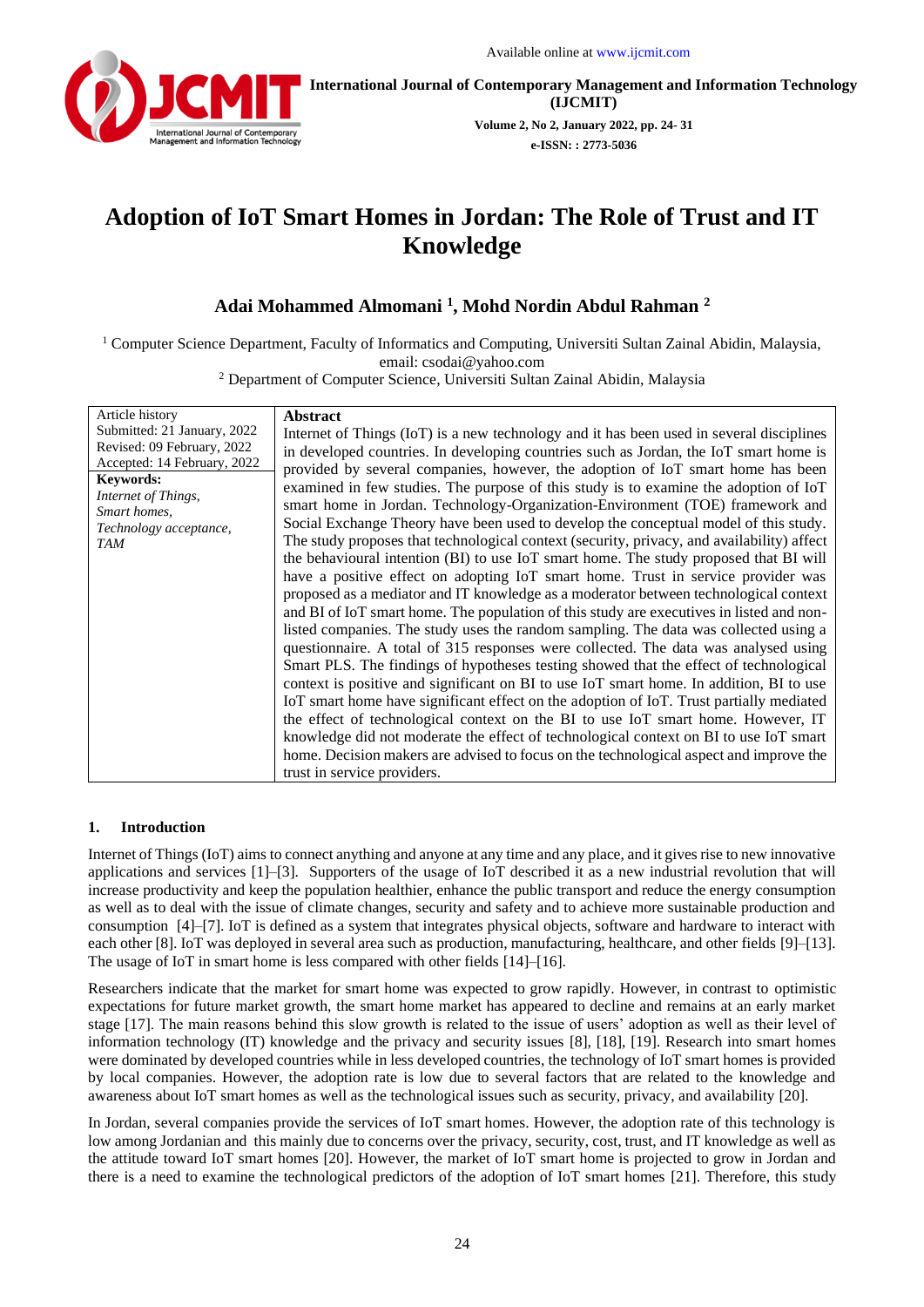examines the effect of technological factors and the mediating role of trust as well as the moderating role of IT knowledge in the context of adopting IoT smart homes.

## **2. Literature Review**

This section provides a brief discussion of IoT smart homes, theoretical framework, and the conceptual framework development.

## *2.1. IoT Smart Home*

IoT smart home is a new technology that aims to enhance the quality of living for the individual and household that are using the technology. The technology is based on the connection of all the devices of a home to turn it to smart and remote controllable by the users. This includes home appliances e-health, entertainment, communications, assisted living, security, energy efficiency, and convenience [17]. Researchers noticed that a smart home is characterized by four key aspects: a communication network through which different devices talk to each other; intelligent controls to manage the system; sensors that collect information; and smart features, which respond to information from sensors or user instructions as well as the system provider [17], [22], [23].

## *2.2 Theoretical Framework*

TOE is considered a multi perspective framework [24] [25]. Since the adoption is related to individual, the environmental and organizational factors are excluded. Additional variables that are considered contextual and important for the context of IoT smart home is the trust in service provides. This variable can be covered by the social exchange theory.

## *2.3 Framework Development*

Based on TOE and SET, this study proposed that the effect of technological context on BI is positive. This effect is expected to be mediated by trust in the service provider and moderated by IT knowledge. BI is also expected to affect the adoption of IoT smart homes in Jordan. Figure 1 shows the conceptual framework of this study.



Figure 1: Conceptual Framework

## *2.4 Technological Context Factors and Behavioral Intention to Use IoT*

The technological context factors includes the security, privacy, and availability. Technological context are core components of TOE. Several studies examined their effects on various technology adoption. In IoT context, [26] found that technology dimension has important and positive effect on the adoption of IoT smart farm in Korea. In the study of [27] in Spain found that technological context has a positive significant effect on the adoption of IoT by SMEs. Thus, in this study, it is expected that technological context affect positively the behavioural intention to use IoT smart home by Jordanian. Accordingly, it is hypothesized:

H1: Technological context affect positively BI to use IoT smart homes.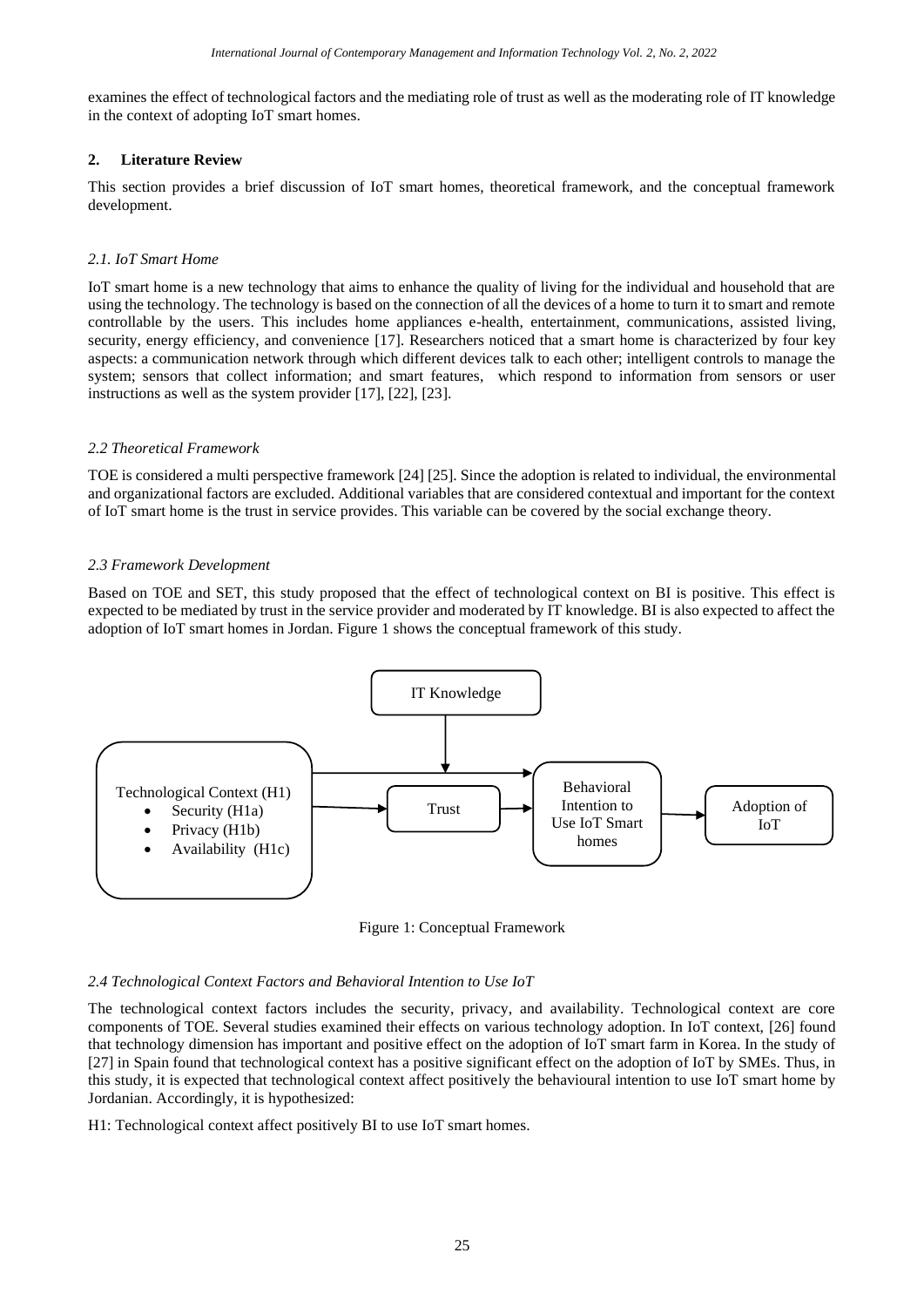#### *2.4.1 Security*

Security is a major issue for the adoption of technology in general and IoT smart homes in particular. Several previous studies pointed out that security is a critical factors for the adoption of IoT [28]–[30]. Pinochet et al. [31] found that security of IoT is important for the adoption and repurchase intention of IoT. Similarly, in the study of [32], security affect significantly the resistance to smart services. In US, the study of [33] found that security is important for the ownership of IoT smart homes. Accordingly, it is hypothesized:

H1a: Security has a significant effect on BI to use IoT smart homes.

#### *2.4.2 Privacy and Behavioral Intention*

In the context of IoT, privacy concern are critical regarding the data collection using the technology of IoT [28]. Hsu and Lin [34] indicated that privacy affect the collection and the use of private data and it is a main contributor to the adoption of IoT. Dong et al. [35] found that privacy affect the intention to use IoT smart homes in China. Findings of the study of [30] also indicate that privacy is critical for the adoption of IoT. [36] considered privacy as the most important factor for the adoption of IoT smart homes in South Korea. Accordingly, it is hypothesized:

H1b: Privacy has a significant effect on the BI to use IoT smart home.

#### *2.4.3 Availability and Behavioral Intention*

Tornatzky and Fleischer [37] developed the TOE model and considered availability of the technology as a technological factor. Mashal and Shuhaiber [20] also found that availability of IoT smart home is essential for the adoption of the technology. In the study of [27] among SMEs in Spain found that availability is important determinant of the adoption of IoT by SMEs. In this study, the following is hypothesized:

H2c: Availability has a significant effect on BI to use IoT smart homes.

#### *2.5 Behavioral Intention and Adoption of IoT*

Established theories in the literature of technology adoption linked the behavioural intention to use behaviour [38]–[40]. Most of the previous studies linked the BI to the use behaviour and found positive association between the two variables [41]–[43]. In the study of [35], intention to use affected positively the actual use of IoT smart homes. Therefore, in this study, it is hypothesized as:

H2: BI has a significant effect on the adoption of IoT smart home.

#### *2.6 Mediating Role of Trust*

The perception about the service providers as trustworthy, honest, and work in the interest of the user enhanced trust and increased the adoption of technology [44]. Based on a typology on trust role in the adoption of new technology, [45] concluded that trust received less attention in the context of technology adoption and the variable trust played a mediating role between success factor of adoption and usage intentions. Social Exchange Theory (SET) proposed trust as an important factor that affect the intention of individual to perform an action. A study of [46] used the theory of SET to explain the role of trust in a group intention to buy via online environment. The study found that trust was one of the most important factors to affect the behavioural intention and the satisfaction of users in online buying context. Other researchers examined the trust effect on the purchase intention in e-commerce study and found that trust was the main predictor of purchase intention [47]. Lian [48] tested a mediating role of trust in cloud adoption. The author found that trust mediated the effect of a perceived quality on satisfaction about cloud adoption by users in Taiwan. Li et al. [49] found that trust mediated the effect of technological aspects and environmental aspects on the cloud transformation intention. Accordingly, the following is hypothesized:

H3: Trust mediates the effect of technological context on BI to use IoT smart home in Jordan.

#### *2.6 Moderating Effect of IT knowledge*

IT knowledge is a critical factor for the adoption of IoT smart homes. In the study of [26], IT knowledge was considered as an important factor for the adoption of IoT in farming industry in South Korea. Kayali et al. [50] found that IT knowledge moderated the effect of individual factors on BI to use cloud computing e-learning. In the context of IoT, the study of [35] examined the role of experience and education as moderating variables and found that the high level of education and experience is critical for enhancing the adoption of IoT smart homes in China. Accordingly, in this study,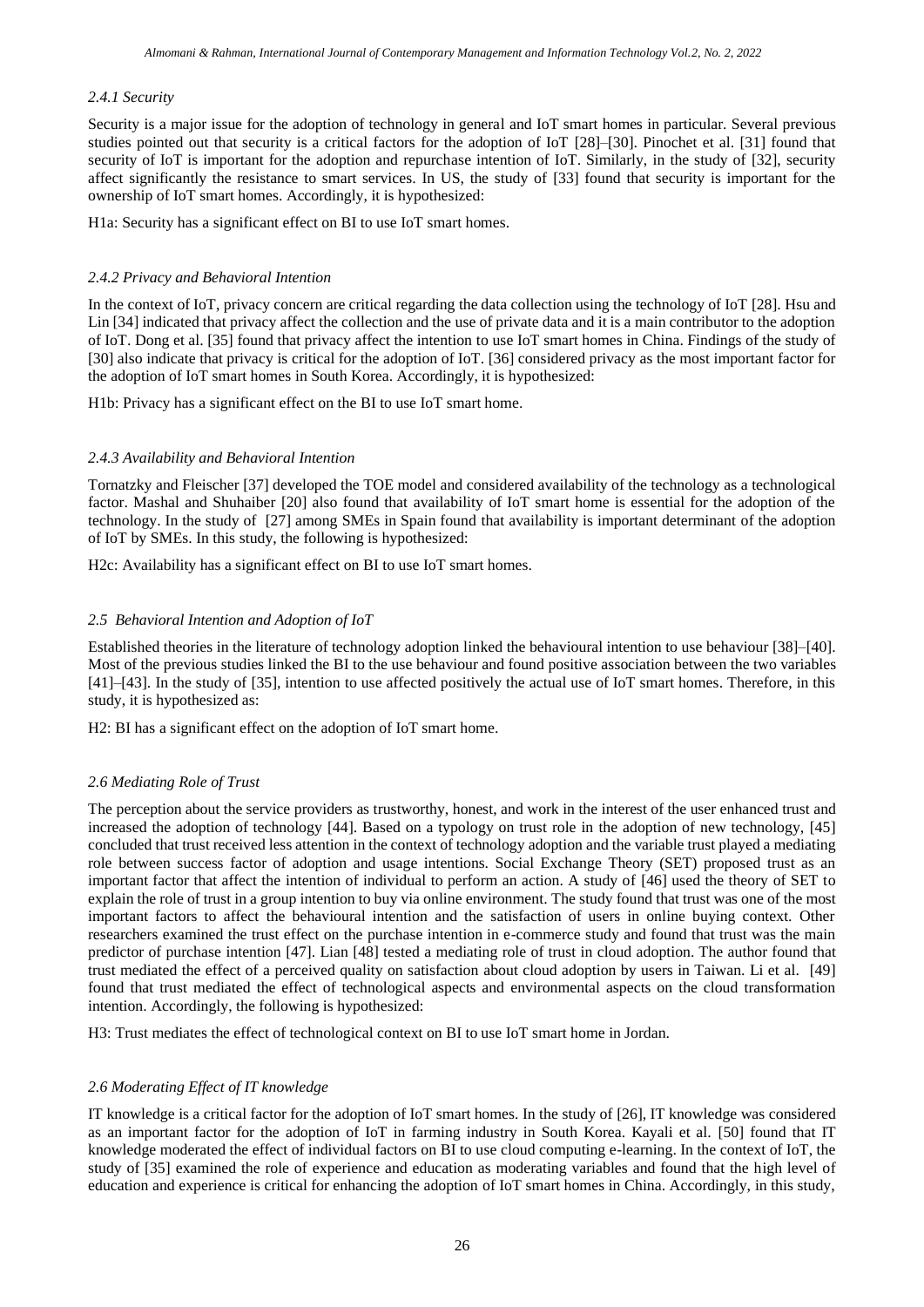it is expected that high IT knowledge of controlling the IoT smart homes will lead to adopt the IoT smart homes. Thus, it is hypothesized:

H4: IT knowledge moderates the effect of technological context on the adoption of IoT smart homes.

## **3. Research Methodology**

This study is quantitative, and it uses a questionnaire as a tool for data collection. The questionnaire is the best tool to collect data in a short time (Sekaran & Bougie 2016; Zikmund et al. 2013). The population of this study are the highincome individual in Jordan. According to Amman Stock Exchange, there are almost 192 public listed companies. It is estimated that 10 of the employee are in the executive level with earning larger than JD 12,000. In addition, family-owned business is high in Jordan. Almost there are 500 companies that are owned by families. This makes the population of this study (1920 (executives in listed companies)+ 5000 (executives in family-owned companies). Thus, the population of this study is 6920 high income individuals. This study uses random sampling techniques. This is because the study examine the adoption of executive levels which have to large extent similar income and similar live style. Based on the population of this study which is 6,920, the sample size using the formula of [53] is 364 respondents. Considering the non-response and the outliers, the sample size is doubled. This is in line with the suggestions of [54]. Thus, the questionnaires are distributed to 728 respondents.

This study is using a questionnaire, the questionnaire was adopted from several sources. Security (3 items) and privacy (4 items) were adopted from [55]. Trust (4 items) was adopted from [20], IT knowledge was adopted from [26], availability (4 items) was adopted from [56], behavioural intention (5 items) was adopted from [57], [58], user behaviour (3 items) was adopted from [38], [59]. The English and Arabic version of questionnaire was validated by three experts and a pilot study was conducted prior to field data collection. A total of 724 questionnaires were sent to respondents using the database of listed and family-owned companies in Jordan. Follow up and reminder were used to increase the response rate, and this has resulted in 341 responses. A total of 11 were removed due to missing value and 15 due to outliers. Total valid, complete, and usable responses were 315. The data is normally distributed and no collinearity issues among the variables.

## **4. Findings**

## *4.1 Profile of the Respondents*

The respondents of this study included 315. The age of the majority ranged between 41-50 years (80.3%) with males are dominating the sample (65.1%) with education of bachelor's degree (76.2%). The respondents have used the IoT application and have adequate experience of using IoT applications such as Smart Home (16.2%), manufacturing (42.5%), healthcare IoT (27.9%).

## *4.2 Measurement model*

The measurement model of this study was examined by checking the factor loading, validities as well as the reliabilities of the measurements. The findings showed that some of the items were removed. For instance, item 3 from trust was removed as well as one item from privacy, one item from BI and one from IT knowledge. The Cronbach's Alpha (CA) as shown in Table 1 is greater than 0.70. Similarly, the Composite Reliability (CR) is greater than 0.70 and average variance extracted (AVE) is greater than 0.50. These values are in line with the suggestion of statisticians such as [60]. For the discriminant validity is fulfilled since the root square of AVE is greater than the cross loading as shown in Table 1.

|                              | <b>CA</b> | <b>CR</b> | <b>AVE</b> |      |      |      |      |      |      |      |      |
|------------------------------|-----------|-----------|------------|------|------|------|------|------|------|------|------|
| Availability                 | 0.908     | 0.936     | 0.784      | 0.88 |      |      |      |      |      |      |      |
| <b>Behavioural Intention</b> | 0.879     | 0.925     | 0.805      | 0.42 | 0.89 |      |      |      |      |      |      |
| IT Knowledge                 | 0.967     | 0.975     | 0.906      | 0.11 | 0.23 | 0.95 |      |      |      |      |      |
| Privacy                      | 0.777     | 0.872     | 0.697      | 0.42 | 0.55 | 0.03 | 0.83 |      |      |      |      |
| Security                     | 0.886     | 0.929     | 0.814      | 0.39 | 0.47 | 0.07 | 0.51 | 0.90 |      |      |      |
| <b>Technological Context</b> | 0.849     | 0.884     | 0.539      | 0.40 | 0.60 | 0.07 | 0.37 | 0.58 | 0.86 |      |      |
| Trust                        | 0.865     | 0.917     | 0.788      | 0.28 | 0.40 | 0.12 | 0.27 | 0.27 | 0.35 | 0.88 |      |
| Use Behaviour                | 0.825     | 0.897     | 0.744      | 0.25 | 0.63 | 0.65 | 0.33 | 0.33 | 0.38 | 0.26 | 0.86 |

Table 1: Reliabilities and Validities of the Measurement Model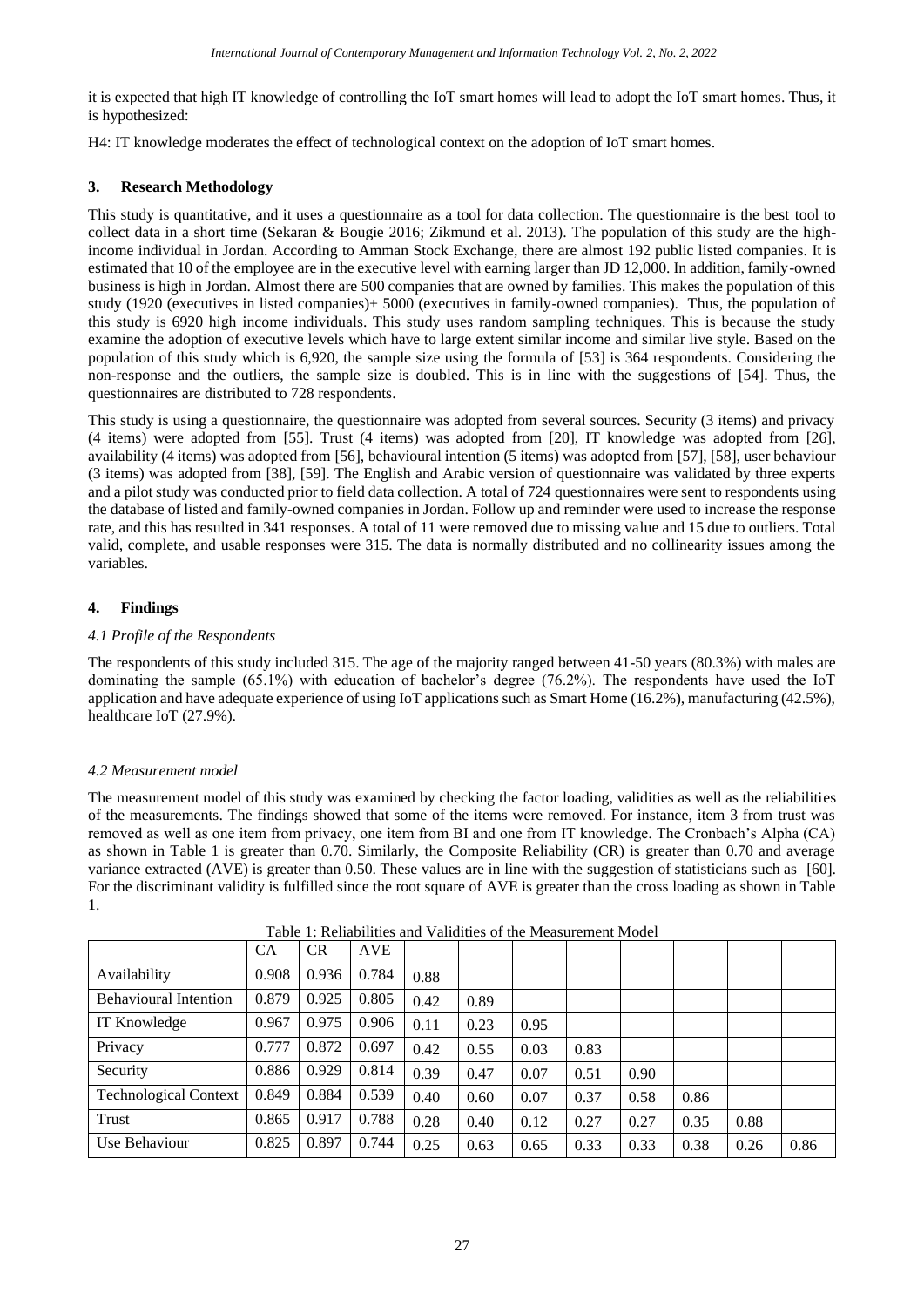#### *4.3 Structural Model and Hypotheses Testing*

The structural model was evaluated by examining the values of R-square  $(R^2)$ , F-square  $(F^2)$ , and predictive relevance as well as the path coefficient. The R-square of the model is 0.50 indicating that a total of 50% of IoT adoption can be explained by technological context. The F-square for all paths are medium while the predictive relevance is greater than zero. These values are acceptable based on the suggestions of [60]. The structural model of the study is given in Figure 2.



Figure 1: Structrual Model

Path coefficient of the model is shown in Table 2. It shows the path coefficient (B), standard deviation (STDEV), Tvalues (T), and P-values (P).

|                  | Tuolo 2. I uuli Cooliitticht und Itobult of II) pothobob    |       |              |        |              |                |     |  |  |
|------------------|-------------------------------------------------------------|-------|--------------|--------|--------------|----------------|-----|--|--|
| H                | Path coefficient                                            | B     | <b>STDEV</b> | T      | $\mathbf{P}$ | R <sub>2</sub> | F2  |  |  |
| H1               | Technological Context -> Behavioral Intention               | 0.457 | 0.046        | 9.830  | 0.000        | 0.50           | .34 |  |  |
| H <sub>1</sub> a | Security -> Behavioral Intention                            | 0.184 | 0.049        | 3.730  | 0.000        |                |     |  |  |
| H1b              | Privacy -> Behavioral Intention                             | 0.405 | 0.056        | 7.179  | 0.000        |                |     |  |  |
| H <sub>1</sub> c | Availability -> Behavioral Intention                        | 0.159 | 0.059        | 2.736  | 0.006        |                |     |  |  |
| H2               | Behavioural Intention -> Use Behaviour                      | 0.636 | 0.049        | 13.108 | 0.000        | 0.40           | .68 |  |  |
| H <sub>3</sub>   | Technological Context -> Trust                              | 0.351 | 0.054        | 6.508  | 0.000        |                | .14 |  |  |
|                  | Trust -> Behavioral Intention                               | 0.197 | 0.044        | 4.449  | 0.000        |                | .07 |  |  |
|                  | Technological Context->trust->behavioral intention          | 0.069 | 0.019        | 3.717  | 0.000        |                |     |  |  |
| H <sub>4</sub>   | IT Knowledge -> Behavioural Intention                       | 0.236 | 0.050        | 4.741  | 0.000        |                | .10 |  |  |
|                  | IT Knowledge*Technological factors -> Behavioural Intention | 0.239 | 0.039        | 6.123  | 0.000        |                | .12 |  |  |

Table 2: Path Coefficient and Result of Hypotheses

The result of hypotheses testing showed that the effect of technological context on the BI is positive and significant. Therefore, H1 is supported. For the H1a, H1b, H1c, the findings of hypotheses testing in Table 2 showed that the effect of security on BI (H1a) as well as the effect of privacy on BI (H1b), and the effect of availability on BI (H1c) are significant. This indicates that H1a, H1b, and H1c are supported. For H2, it aimed to examine the effect of BI on use behaviour and found that the effect is positive and significant. Therefore, H2 is supported.

H3 proposed that trust mediates the effect of technological factors on BI toward using IoT smart homes. The findings in Table 2 shows that in comparison between the direct and indirect effect, there are mediating role of trust between technological factors and BI. For H4, the results of testing the hypothesis indicated that the interaction between technological context and IT knowledge (IT knowledge\*technological factors) is positive and significant indicating that the moderation occurred and confirmed. Therefore, H4 is supported.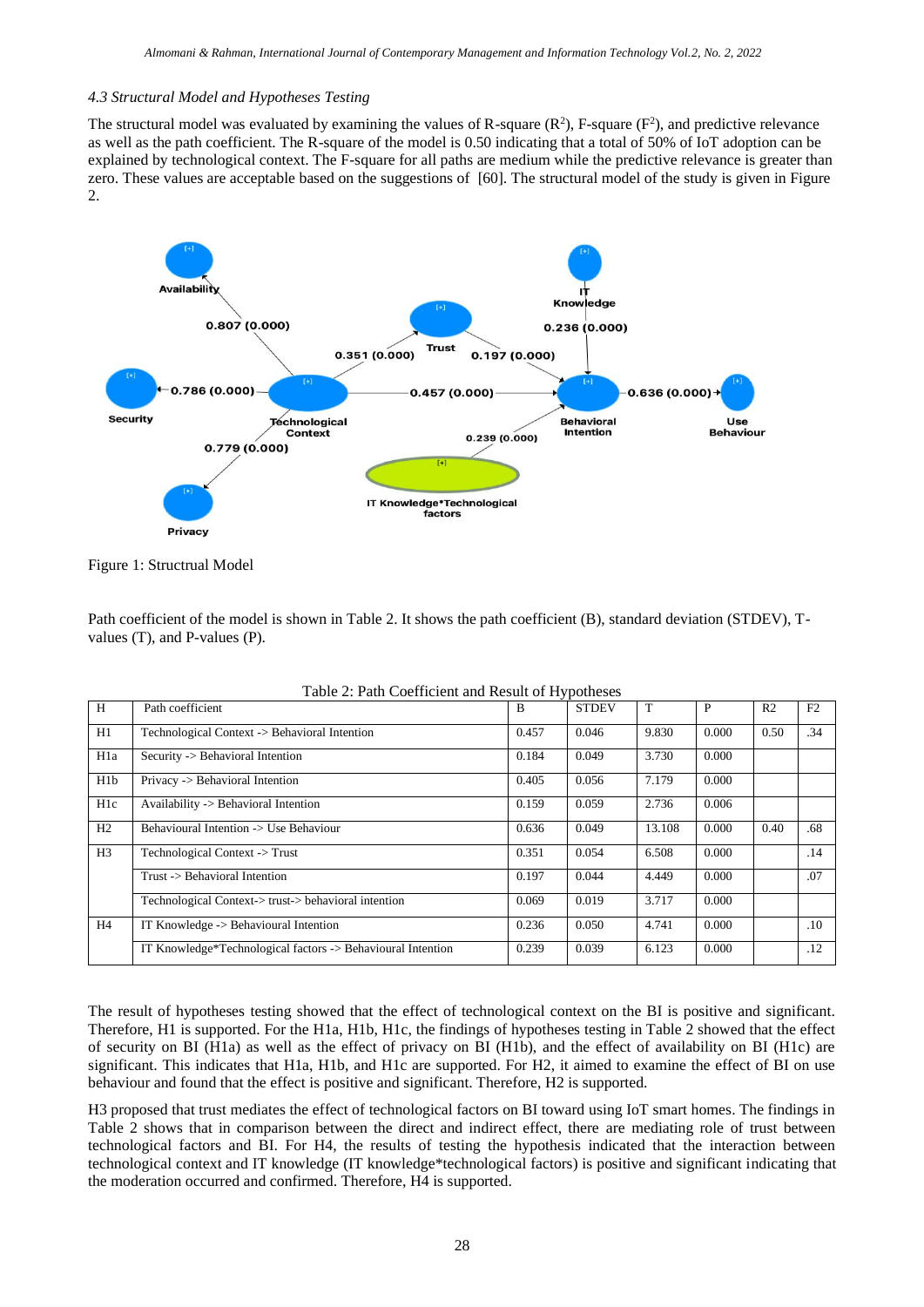## **5. Discussion**

This study aimed to examine the effect of technological context on the adoption of IoT smart homes in Jordan. The study operationalized technological factors to include security, privacy, and availability. The study also examined the mediating role of trust and the moderating role of IT knowledge. The findings showed that technological context are critical determinant of the IoT smart home adoption in Jordan. In addition, the findings showed that the effect of privacy is greater than security and availability and this could be due to the notion that having smart home applications in the home might expose the privacy of the users. Thus, it is critical to have confidential IoT smart homes. This finding is in agreement with the findings of several previous studies that found the effect of technological context as well as its components such as security, privacy and availability significant [26] [27] [28]–[30] [31] [32] [33] [34] [35] [36].

In addition, the findings showed that trust mediated the effect of technological factors on the adoption of IoT smart homes. This indicates that trusting the service provider is critical to enhance the adoption of IoT smart homes. The mediating role of trust indicates that part of the effect of technological context on the IoT smart home can be explained by trust. This finding is consistent with the findings of previous studies that found trust as a mediating variable between technological context and technology adoption [47] [48] [49]. The study also examined the moderating effect of IT knowledge. The findings showed that IT knowledge moderated the effect of technological context on adoption of IoT smart homes. The increase in the level of IT knowledge as a moderator will have a positive impact on the effect of technological context on adoption of IoT smart homes in Jordan.

## **6. Implications**

This study has contributed to the literature in developing countries and in smart home IoT adoption. The study has identified the effect of technological context using a combination of TOE and SET. The study have examined the mediating role of trust and the moderating role of IT knowledge. The study also managed to explain large percentage of the adoption of IoT smart home in Jordan. As a suggestion for decision makers, they are advised to enhance the privacy of IoT smart home. Privacy was found the most critical factors among the technological aspect, and it can determine to a large degree the intention of the users toward the IoT smart home. The study also found that the effect of security and availability are also critical. Therefore, decision makers in Jordan are advised to establish a secure IoT smart home. Availability is also critical and decision makers are advised to make sure that the IoT application are available from anywhere at any time.

Trust was found to mediate the effect of technological context on adoption of IoT smart home. Decision maker are advised to ensure that the service provider of IoT is trustworthy and put in place strict policy for any breach of trust. The IT knowledge is also important and decision makers have to create workshops and courses to teach users how to use the IoT smart homes. IT knowledge can increase the number of users.

## **7. Conclusion**

This study has been conducted to examine the effect of technological context on IoT smart home adoption. The study examines the mediating role of trust and the moderating role of IT knowledge. The findings showed that privacy, security, and availability are critical technological context factors and affected positively the IoT smart homes adoption. The study also found that trust mediated the effect of technological context on the adoption of IoT smart home while IT knowledge moderated this effect. The decision makers were advised to enhance the privacy and create a trusting relationship between users and service providers. The study is limited to executive level employees working in listed and non-listed companies in Jordan. The study has been conducted in Jordan and examined the IoT smart homes. Future studies are recommended to examine the adoption of IoT in other area such as healthcare, manufacturing, and education. Further studies are recommended to be conducted on smart home in different countries using different type of respondents such as employees in the middle level of management or professional employees such as lawyers, engineers, and doctors.

## **References**

- [1] Y. Lu, S. Papagiannidis, and E. Alamanos, "Internet of things: A systematic review of the business literature from the user and organisational perspectives," *Technol. Forecast. Soc. Change*, vol. 136, no. April 2017, pp. 285–297, 2018.
- [2] M. J. Baucas, S. A. Gadsden, and P. Spachos, "IoT-based Smart Home Device Monitor Using Private Blockchain Technology and Localization," *IEEE Netw. Lett.*, vol. 3, no. 2, pp. 52–55, 2021.
- [3] M. Ammi, S. Alarabi, and E. Benkhelifa, "Customized blockchain-based architecture for secure smart home for lightweight IoT," *Inf. Process. Manag.*, vol. 58, no. 3, p. 102482, 2021.
- [4] S. Alani, S. N. Mahmood, S. Z. Attaallah, H. S. Mhmood, Z. A. Khudhur, and A. A. Dhannoon, "IoT based implemented comparison analysis of two well-known network platforms for smart home automation.," *Int. J. Electr. Comput. Eng.*, vol. 11, no. 1, 2021.
- [5] I. Cvitić, D. Peraković, M. Periša, and B. Gupta, "Ensemble machine learning approach for classification of IoT devices in smart home," *Int. J. Mach. Learn. Cybern.*, pp. 1–24, 2021.
- [6] T. Harwood and T. Garry, "Internet of Things: understanding trust in techno-service systems," *J. Serv. Manag.*, vol. 28, no. 3, pp. 442–475, 2017.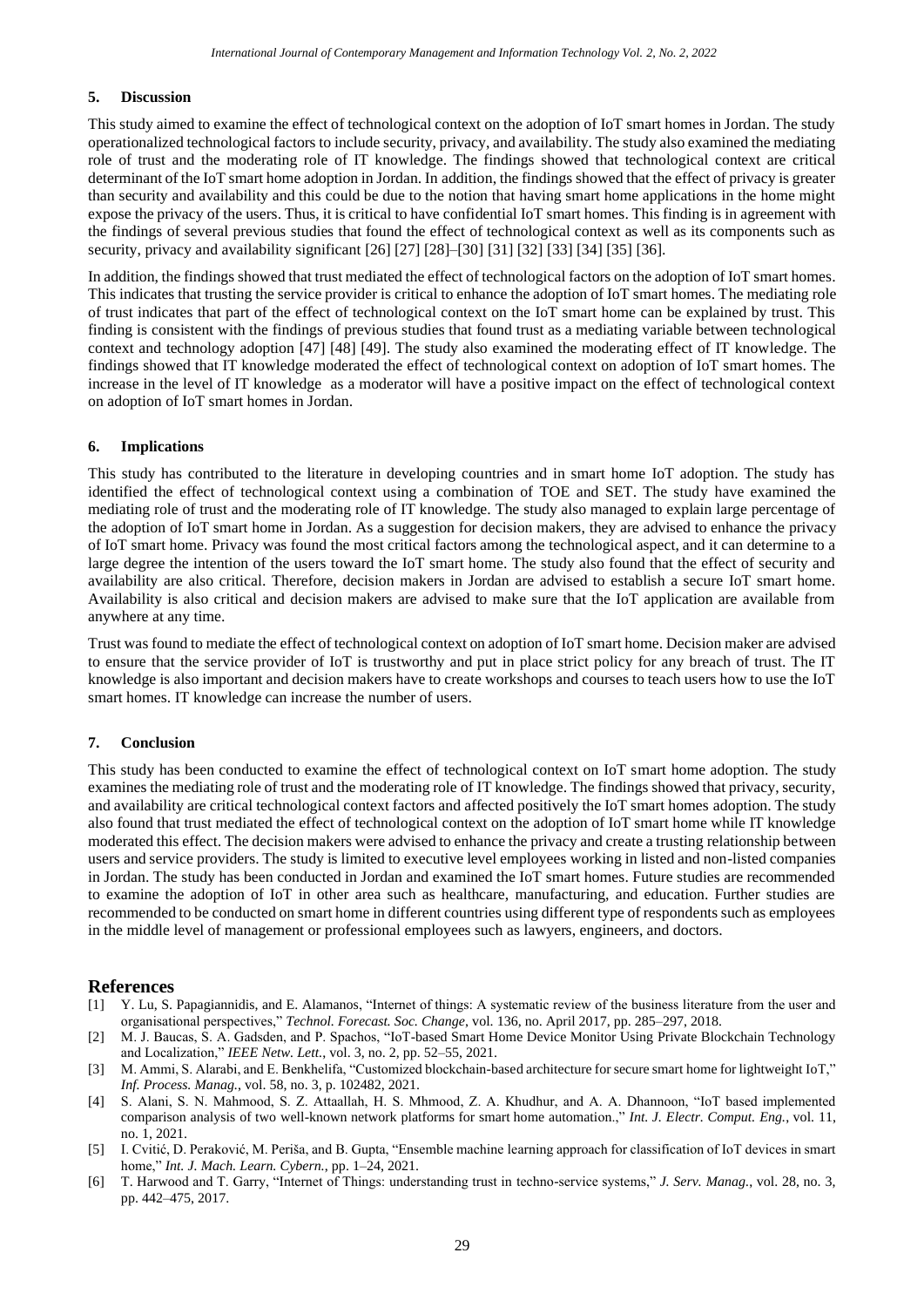- [7] M. Janssen, S. Luthra, S. Mangla, N. P. Rana, and Y. K. Dwivedi, "Challenges for adopting and implementing IoT in smart cities: An integrated MICMAC-ISM approach," *Internet Res.*, vol. 29, no. 6, pp. 1589–1616, 2019.
- [8] H. Ahmadi, G. Arji, L. Shahmoradi, R. Safdari, M. Nilashi, and M. Alizadeh, *The application of internet of things in healthcare: a systematic literature review and classification*, vol. 18, no. 4. Springer Berlin Heidelberg, 2019.
- [9] S. Selvaraj and S. Sundaravaradhan, "Challenges and opportunities in IoT healthcare systems: a systematic review," *SN Appl. Sci.*, vol. 2, no. 1, p. 139, 2020.
- [10] S. Balakrishna, M. Thirumaran, and V. K. Solanki, "IoT sensor data integration in healthcare using semantics and machine learning approaches," in *A Handbook of Internet of Things in Biomedical and Cyber Physical System*, Springer, 2020, pp. 275– 300.
- [11] M. J. M. Chowdhury, A. S. M. Kayes, P. Watters, P. Scolyer-Gray, and A. Ng, "Patient controlled, privacy preserving iot healthcare data sharing framework," in *Proceedings of the 53rd Hawaii International Conference on System Sciences*, 2020.
- [12] Z. Zhao, P. Lin, L. Shen, M. Zhang, and G. Q. Huang, "IoT edge computing-enabled collaborative tracking system for manufacturing resources in industrial park," *Adv. Eng. Informatics*, vol. 43, p. 101044, 2020.
- [13] C. Yang, T. Peng, S. Lan, W. Shen, and L. Wang, "Towards IoT-enabled dynamic service optimal selection in multiple manufacturing clouds," *J. Manuf. Syst.*, vol. 56, pp. 213–226, 2020.
- [14] E. Park, Y. Cho, J. Han, and S. J. Kwon, "Comprehensive approaches to user acceptance of Internet of Things in a smart home environment," *IEEE Internet Things J.*, vol. 4, no. 6, pp. 2342–2350, 2017.
- [15] E. Park, S. Kim, Y. Kim, and S. J. Kwon, "Smart home services as the next mainstream of the ICT industry: determinants of the adoption of smart home services," *Univers. Access Inf. Soc.*, vol. 17, no. 1, pp. 175–190, 2018.
- [16] C. Perri, C. Giglio, and V. Corvello, "Smart users for smart technologies: Investigating the intention to adopt smart energy consumption behaviors," *Technol. Forecast. Soc. Change*, vol. 155, p. 119991, 2020.
- [17] A. Hong, C. Nam, and S. Kim, "What will be the possible barriers to consumers' adoption of smart home services?," *Telecomm. Policy*, vol. 44, no. 2, p. 101867, 2020.
- [18] A. Padyab and A. Ståhlbröst, "Exploring the dimensions of individual privacy concerns in relation to the Internet of Things use situations," *Digit. Policy, Regul. Gov.* , vol. 20, no. 6, pp. 528–544, 2018.
- [19] E. Park, Y. Cho, J. Han, and S. J. Kwon, "Comprehensive Approaches to User Acceptance of Internet of Things in a Smart Home Environment," *IEEE Internet Things J.*, vol. 4, no. 6, pp. 2342–2350, 2017.
- [20] I. Mashal and A. Shuhaiber, "What makes Jordanian residents buy smart home devices?: A factorial investigation using PLS-SEM," *Kybernetes*, vol. 48, no. 8, pp. 1681–1698, 2019.
- [21] I. Mashal, A. Shuhaiber, and M. Daoud, "Factors influencing the acceptance of smart homes in Jordan," *Int. J. Electron. Mark. Retail.*, vol. 11, no. 2, pp. 113–142, 2020.
- [22] N. Balta-Ozkan, R. Davidson, M. Bicket, and L. Whitmarsh, "Social barriers to the adoption of smart homes," *Energy Policy*, vol. 63, pp. 363–374, 2013.
- [23] D. Pal, S. Funilkul, N. Charoenkitkarn, and P. Kanthamanon, "Internet-of-Things and Smart Homes for Elderly Healthcare: An End User Perspective," *IEEE Access*. 2018.
- [24] L. Tornatzky and M. Fletscher, "The Deployment of Technology," in *The Processes of Technological Innovation*, 1990, pp. 118– 147.
- [25] H. O. Awa, O. Ukoha, and S. R. Igwe, "Revisiting technology-organization-environment (TOE) theory for enriched applicability," *Bottom Line*, 2017.
- [26] C. Yoon, D. Lim, and C. Park, "Factors affecting adoption of smart farms: The case of Korea," *Comput. Human Behav.*, vol. 108, no. May 2019, p. 106309, 2020.
- [27] J. Lorente-Martínez, J. Navío-Marco, and B. Rodrigo-Moya, "Analysis of the adoption of customer facing InStore technologies in retail SMEs," *J. Retail. Consum. Serv.*, vol. 57, no. June, p. 102225, 2020.
- [28] X. Caron, R. Bosua, S. B. Maynard, and A. Ahmad, "The Internet of Things (IoT) and its impact on individual privacy: An Australian perspective," *Comput. Law Secur. Rev.*, vol. 32, no. 1, pp. 4–15, 2016.
- [29] D. H. Shin and Y. Jin Park, "Understanding the Internet of Things ecosystem: multi-level analysis of users, society, and ecology," *Digit. Policy, Regul. Gov.* , vol. 19, no. 1, pp. 77–100, 2017.
- [30] A. M. Al-Momani, M. A. Mahmoud, and M. S. Ahmad, "Factors that Influence the Acceptance of Internet of Things Services by Customers of Telecommunication Companies in Jordan," *J. Organ. End User Comput.*, vol. 30, no. 4, pp. 51–63, 2018.
- [31] L. H. C. Pinochet, E. L. Lopes, C. H. F. Srulzon, and L. M. Onusic, "The influence of the attributes of 'Internet of Things' products on functional and emotional experiences of purchase intention," *Innov. Manag. Rev.*, vol. 15, no. 3, pp. 303–320, 2018.
- [32] I. Chouk and Z. Mani, "Factors for and against resistance to smart services: role of consumer lifestyle and ecosystem related variables," *J. Serv. Mark.*, vol. 33, no. 4, pp. 449–462, 2019.
- [33] S. Arthanat, H. Chang, and J. Wilcox, "Determinants of information communication and smart home automation technology adoption for aging-in-place," *J. Enabling Technol.*, vol. 14, no. 2, pp. 73–86, 2020.
- [34] C. L. Hsu and J. C. C. Lin, "An empirical examination of consumer adoption of Internet of Things services: Network externalities and concern for information privacy perspectives," *Comput. Human Behav.*, vol. 62, pp. 516–527, 2016.
- [35] X. Dong, Y. Chang, Y. Wang, and J. Yan, "Understanding usage of Internet of Things (IOT) systems in China: Cognitive experience and affect experience as moderator," *Inf. Technol. People*, vol. 30, no. 1, pp. 117–138, 2017.
- [36] H. Lee, "Home IoT resistance: Extended privacy and vulnerability perspective," *Telemat. Informatics*, vol. 49, no. May 2019, p. 101377, 2020.
- [37] L. G. Tornatzky and M. Fleischer, "The processes of technological innovation," *J. Technol. Transf.*, vol. 16, no. 1, pp. 45–46, 1990.
- [38] F. D. Davis, "Perceived Usefulness, Perceived Ease of Use, and User Acceptance of Information Technology," *Source MIS Q.*, vol. 13, no. 3, pp. 319–340, 1989.
- [39] Venkatesh, Morris, Davis, and Davis, "User Acceptance of Information Technology: Toward a Unified View," *MIS Q.*, 2003.
- [40] I. Ajzen, "The theory of planned behavior," *Organ. Behav. Hum. Decis. Process.*, 1991.
- [41] Y. Cao, X. Bi, and L. Wang, "A Study on User Adoption of Cloud Storage Service in China: A Revised Unified theory of Acceptance and Use of Technology Model," *2013 Int. Conf. Inf. Sci. Cloud Comput. Companion*, no. 2012, pp. 287–293, 2013.